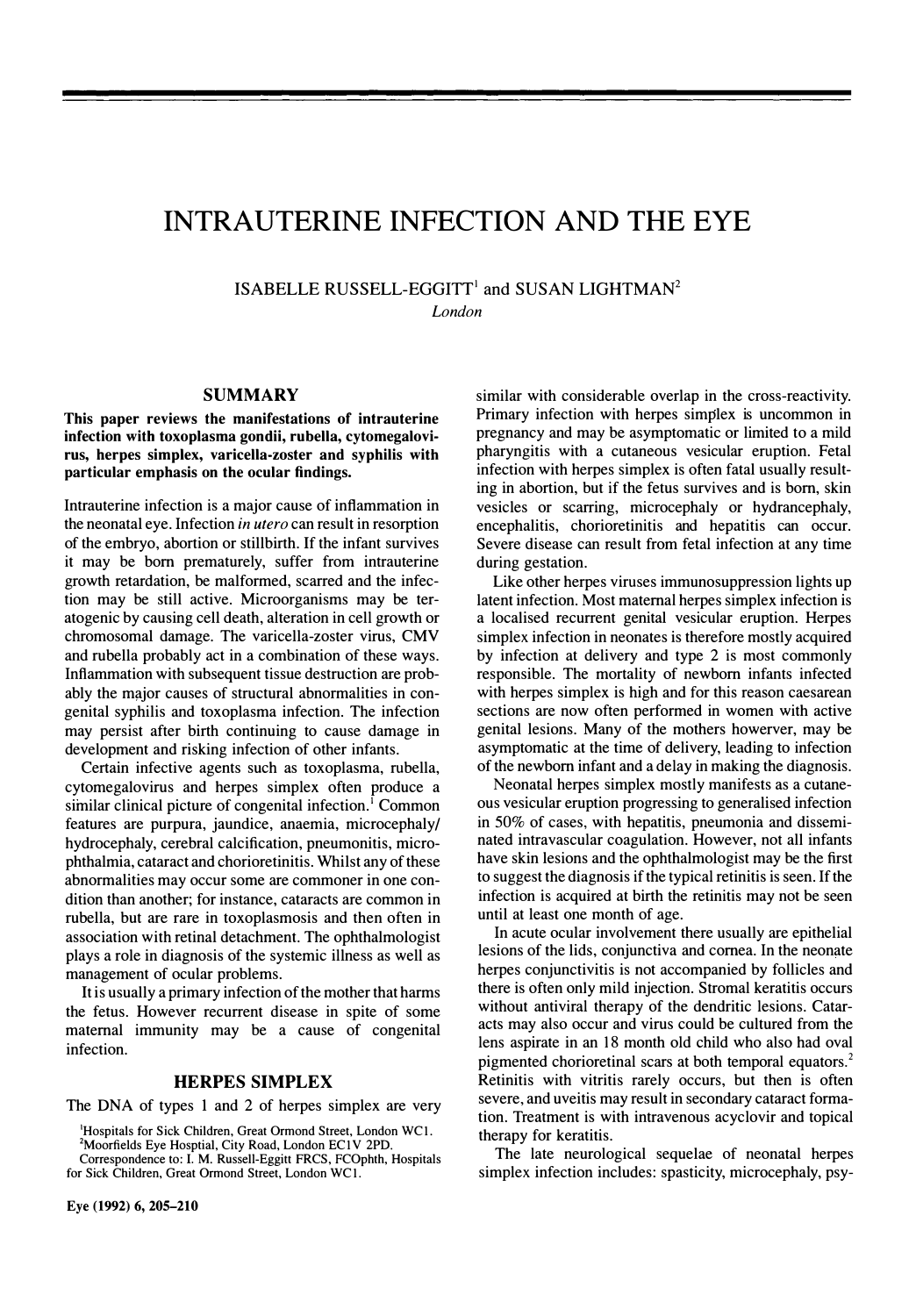chomotor retardation, learning difficulties, cortical blindness and sensorineural hearing loss.3 El Azazi reviewed the late ocular manifestations of neonatal herpes simplex in 32 children.<sup>4</sup> Findings included: cortical visual loss, squint, chorioretinal scars, optic atrophy, corneal scarring and cataract. Typically the fundus lesions are less pigmented than in toxoplasmosis as the primary pathology is in the retina, which atrophies with pigmentation of the surrounding and underlying choroid. The majority of those with eye lesions are also neurologically impaired.

# CYTOMEGALOVIRUS (CMV)

The CMV viruses are the largest members of the herpes virus family. The human CMV appears to be species specific, and replicates much slower than herpes simplex. Antibodies to CMV are present in just over 50% of women of childbearing age in Europe, but in up to 90% in more densely populated regions of the world.<sup>5</sup>

Most infections with CMV are subclinical including those acquired in utero and perinatally. CMV is probably the commonest cause of intrauterine infection in the developed world, with approximately  $1\%$  of newborn infants excreting live virus at birth. In utero infection with CMV can occur both from primary and from recurrent CMV and therefore can occur in consecutive pregnancies. However, infants born to mothers with a recurrent CMV infection very rarely  $(< 1\%)$  have clinically apparent disease. About half the mothers with a primary CMV infection (when maternal IgM antibody to CMV is found) transmit virus to their fetus, but only 10-15% of these are born with clinically apparent disease.<sup>5</sup>

It is not understood why only some infants have manifest disease and infants with congenital CMV have been used as a model for understanding virus latency. These infants seem to have a specific defect in CMV-induced lymphocyte proliferation.<sup>6</sup> CMV is probably the commonest intrauterine infection in the western world, but uncommonly causes morbidity. However infants born to HIV seropositive mothers may succumb to CMV encephalitis.<sup>7</sup>

Stagno summarised the acute findings in 34 newborns with congenital CMV infection.<sup>8</sup> Petechiae were apparent in the majority by two weeks of age. The liver was the most common organ involved and they tended to be born small and prematurely. Half were microcephalic, but only four had chorioretinitis. This is similar to Ramsay's findigns in 65 infants who were born with symptomatic CMV and were reviewed at more than three years of age.<sup>9</sup> Only 29 (45%) had neurological impairment and just under a quarter of these had isolated sensorineural deafness. Only seven  $(11\%)$  were known to have ocular morbidity (three chorioretinitis and four cortical blindness), but not all had full assessment.

The appearance of the chorioretinitis usually differs from that in toxoplasmosis as in CMV the retina is primarily involved and it is more truly a retinitis which usually becomes inactive in early infancy. An acute retinitis appears as scattered white dots which coalesce and become haemorrhagic and there is often a retinal vasculitis with arterial sheathing and perivascular exudates. The pigmentation of scars is less than in toxoplasmosis<sup>10</sup> (see Fig. 1). CMV chorioiretinitis has not been reported to reactivate.

Other less common findings are optic atrophy, $11$  optic disc malformations,<sup>12</sup> microphthalmos, keratitis, cataracts and anterior chamber malformations with glaucoma.<sup>13</sup> As CMV is such a common intrauterine infection some of these findings may be just chance associations.

# VARICELLA/CHICKENPOX

Chickenpox (varicella) is common in childhood only about 10% of women of childbearing age are seronegative.<sup>14</sup> Chickenpox is the manifestation of primary infection with the varicella-zoster virus (V-Z). Zoster is caused by the same virus. Like other herpes viruses V-Z may persist in a latent form. Zoster is the reactivation of virus previously dormant in a dorsal root ganglion nerve cell. Zoster is only thought to be accompanied by a viremia and generalised rash in patients with reduced cell-mediated immunity.

The V-Z virus has been shown to induce chromosomal abnormalities in vitro and in vivo. Chromosomal defects have not been reported in babies born to infected mothers, but there is some evidence that there may be increased risk of childhood leukaemia. The V-Z virus may be transmitted across the placenta, although most infants of women with gestational varicella are born healthy.<sup>15</sup> There is preference for skin, lung and liver involvement. A pattern of skin scarring, limb hypoplasia brain and eye damage is related to intrauterine V-Z infection. This has been called 'The congenital varicella syndrome' , first described by Laforet and Lynch.<sup>16</sup> This syndrome is seen both in infants born to mothers with chickenpox and zoster during pregnancy. However, it is more rare in gestational zoster



Fig. 1 Fundus photograph showing retinal atrophy and scarring after infection with cytomegalovirus.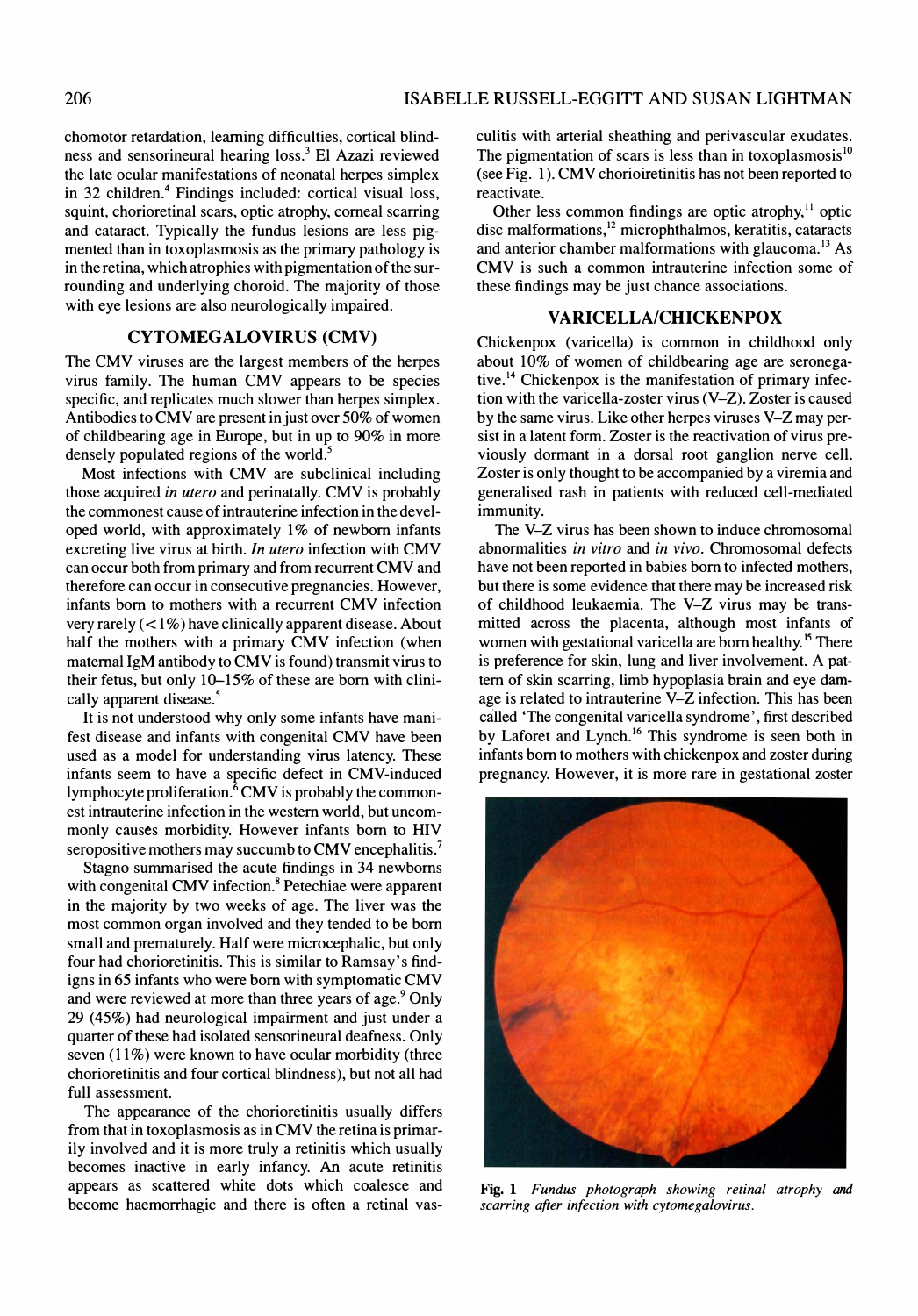presumably as there is often no associated viremia. Zoster may be commoner during pregnancy, when cell-mediated immunity is reduced as compared with other similarly aged adults.

Virus has not been isolated from the cerebrospinal fluid or from the eye after birth, presumably because virus replication occurred long before this and no active virus is still present.

The incidence of the congenital varicella syndrome is low in infants born to infected mothers. Detection of fetal involvement is often difficult and therefore pregnancy is not usually electively terminated. Limb hypoplasia may be diagnosed in utero by the use of ultrasound. Passive immunisation can conferred by administration of VZ immunoglobulin from normal donors with high antibody titres to V-Z virus. Pregnant women may suffer more severely from virus infections, perhaps due to reduced cell-mediated immunity and chickenpox may be complicated by pneumonitis and death. There are reports of apparently successful drug treatment of infected pregnant women using Acyclovir (ACV).<sup>17</sup>

Gershon summarised the findings in 37 infants with symptomatic congenital infection with the V-Z virus and noted ocular abnormalities in  $62\%$  of cases.<sup>18</sup> The most frequently reported ocular abnormality is chorioretinitis. Typically the lesions are heavily pigmented at their edges with a depigmented centre, very similar to those of congenital toxoplasmosis. There appears to be a predilection for macular involvement, but these lesions are more likely to be detected as they cause symptomatic ocular morbidity and are easily visualised. The retina may be congenitally detached. The eye with congenital varicella cataract is often small with signs of intraocular inflammation such as posterior synechiae. The lens may become calcified. Other ocular features are: nystagmus, microphthalmos, optic atrophy and optic nerve hypoplasia in association with an ipsilateral macular chorioretinal scar.<sup>13</sup>

Neurological lesions in the congenital varicella syndrome include cortical atrophy  $(\pm$  focal calcification), porencephaly, cerebellar hypoplasia, encephalitis, seizures, hemiparesis, hemianopic visual field defect, atrophy of anterior columns of spinal cord in region related to skin scarring, Homer's syndrome, oculomotor palsy, bulbar palsy and neuropathic bladder.

### RUBELLA

Rubella is a member of the togavirus family. There appears to be only one antigenic type and apparent differences in virulence of epidemics is probably a reflection of different population susceptibility.

In 1941 Gregg, an Australian ophthalmologist, first associated intrauterine rubella infection with congenital cataract and heart disease.<sup>19</sup> The availability of vaccines which seem to confer long-lasting immunity has reduced the incidence of rubella in the developed world, but not erradicated congenital rubella infection. However, recent reports suggest that there has been an increase in incidence in the United States.<sup>20</sup> The rubella syndrome remains the

leading preventable cause of childhood blindness in many regions of the world. $^{21}$ 

Rubella is transmitted to the fetus during primary infection of the mother. Transmission of virus in an immunised mother or with prior infection with rubella is extremely rare.<sup>22</sup> Congenitally infected infants shed virus for several weeks after birth and are a reservoir of infection for others. The fact that live virus is still present particularly in brain tissue raise the possibility of chronic cell damage.

There is a very high risk of major congenital defect, spontaneous resorption or abortion in fetal infections during the first eight weeks of pregnancy. If infection occurs before 12 weeks of gestation it more likely to result in cataract as the maximum blood supply to the lens is between two to 11 weeks gestation.

Congenital rubella is often subclinical in neonates, defects, such as hearing loss and mental impairment, may not be manifest until later in life, particularly in infants infected after the 12th week of gestation. Fetuses exposed after 20 weeks of gestation seem not to suffer from congenital defects. Prenatal diagnosis can be made by detection of rubella specific IgM antibodies in fetal blood.<sup>23</sup>

The mechanism of organ damage in the fetus is not known. The predominant histological feature is a vasculitis. Recent reports suggest that rubella interferes with mitosis, $24$  reducing cell multiplication when turnover is usually very high during organogenesis.

The most frequent clinical findings in the congenital rubella syndrome are: intrauterine growth retardation, hepatosplenomegaly, pulmonary arterial hypoplasia, patent ductus arteriosus, interstitial pneumonitis, thrombocytopenia, encephalitis, hearing defects, retinopathy and cataracts.

The most common eye finding is a pigmentary retinopathy which is usually bilateral.<sup>25,26</sup> The mottled pigmentation is most marked at the posterior pole. The retinal vessels are normal in calibre. If the retinopathy is not complicated by cataract the electroretinogram rarely is abnormal<sup>27</sup> and the electrooculogram is unaffected.<sup>28</sup> The retinopathy of rubella is usually consistent with near normal acuity,<sup>29</sup> but subretinal neovascularisation may later impair central acuity. Hypertensive retinopathy may develop in association with renal artery and aortic stenosis.<sup>20</sup>

Cataracts are often bilateral (81% in Wolff's series<sup>26</sup>). Commonly there is a central pearly white opacity with a clear peripheral zone. The cataracts may become progresively denser after birth or spontaneously resorb.<sup>31</sup> Histology of the lens typically shows persistence of the nuclei in the central fibres, suggestive of retarded development.<sup>32</sup> The eye is frequently moderately microphthalmic. There is a higher incidence of postoperative uveitis, posterior synechiae and pupil block glaucoma than in surgery for congenital cataracts of other aetiologies. Virus can be isolated from lens aspirates. Hypoplasia of the stroma and the dilator muscle of the iris is common, making lens surgery more difficult. Corneal haze is usually transient, but more rarely associated with congenital glaucoma which is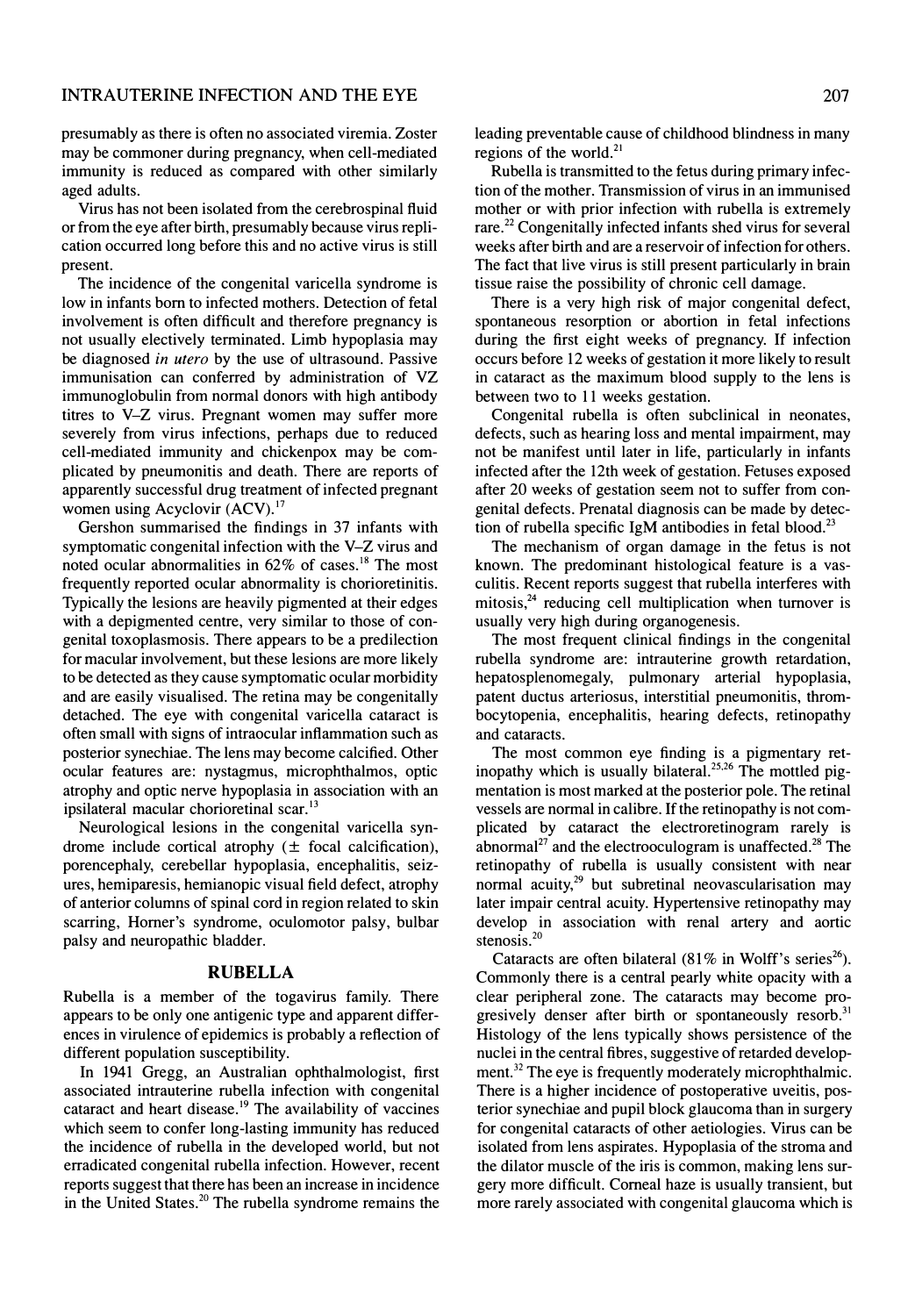usually bilateral.<sup>33</sup> Arrested development of the anterior chamber angle has been reported.

Infantile or juvenile glaucoma may develop in patients without cataract or buphthalmos and there is an increased incidence of keratoconus with corneal hydrops. There is a high incidence of refractive error, both hypermetropia and myopia.

# TOXOPLASMOSIS

Toxoplasma gondii is a common infection of man and other animals. It is a coccidian and exists in three forms. The oocyst form is excreted in cat faeces. These may contaminate unwashed human food. Human infection may also occur with the tissue cyst form, particularly in incompletely cooked meats. The tacchyzoite form of the parasite is seen in the acute infection.

In the adult infection with toxoplasma gondii is often asymptomatic. In this country 20% of pregnant women are seropositive at their first antenatal visit as compared with 80% in France.<sup>34</sup> There is recent evidence that recurrent as well as primary infection of the mother may result in infection of the fetus.<sup>35</sup> Spiramycin has been advocated for treatment of infected mothers as it is believed to concentrate in the placenta, but it is not available in the UK and its benefit has not been proven.

In the congenitally infected infant the organism may become widely disseminated. The major organ damage that occurs in some congenitally infected infants may be due to specific deficits in cell-mediated responses to Toxoplasma lysate antigens.<sup>36</sup> Encephalitis and hepatosplenomegaly are the major features. There is often microcephaly and there may be intracranial calcification. Hydrocephalus can coexist with microcephaly and porencephaly leading to difficulty in its diagnosis. Longterm problems in survivors are seizures, developmental delay, microcephaly, deafness and visual loss. The most severe disease seems to occur in those infected during the first trimester.

The commonest manifestation of congenital infection is chorioretinitis. The typical chorioretinal scars have a circumscribed hyperpigmented border with a pale centre which may be raised (see Fig. 2). They seem to have a predilection for the macular region and the infant may only present later when a squint develops or poor acuity is detected. Toxoplasma organisms have been identified in the optic nerve $37$  and in the nerve fibre layer of the retina<sup>38</sup> and may even spread by this route explaining the preponderance of macula lesions. Histologically toxoplasma lesions show an intensely necrotising retinitis with inflammation of the underlying choroid.<sup>39</sup>

Chorioretinitis may be severe presenting at birth with leukocoria, a dense yellow retrolental mass with overlying white dots and blood vessels. The anterior segment shows signs of chronic inflammation (keratitis and posterior synechiae). The eye may be small, with persistent pupillary membrane and hyaloid artery suggesting arrested ocular development as a result of the infection. Ultrasonography may reveal a solid mass in the posterior segment and funnel shaped retinal detachment.<sup>4</sup>

Orbital cellulitis with chorioretinitis has been reported in one case.40 Neurologic and ophthalmic lesions may be quiescent with the parasite in an encysted form only to become active several months or years later when seizures, hydrocephalus or visual problems become manifest in a previously apparently healthy individual. Reactivation of the chorioretinal lesion appears as 'fluffy' white area in the old scar with vitritis. Reactivation of lesions is probably partly due to a hypersensitivity phenomenon<sup>41</sup> as well as multiplication of tachyzoites within the retina.<sup>42</sup> Neovascular membranes may develop at the edge of old scars causing central visual loss.

#### SYPHILIS

The organism of congenital syphilis is Treponema pallidum. Since the discovery of penicillin, syphilis has become much less common in the western world, but there were 365 cases of less than one year of age in the United States in 1986.<sup>43</sup>

Infection spreads from the placenta in the fetal bloodstream. The lesion of syphilis in all tissues is of a perivascular infiltration of lymphocytes, plasma cells and histiocytes, with obliterative endarteritis and extensive fibrosis. The lesions are only seen after the 16th week of gestation when the fetal immune system first produces its response to the infection. The infant is often stillborn with massive organ involvement but milder infections can present as failure to thrive with persistent rhinitis, hepatosplenomegaly and maculopapular rash. The meninges may be involved with progressive hydrocephalus and cranial nerve palsies as a result. Treatment is with two weeks of intravenous penicillin.

The ocular manifestations in the infant include a 'salt and pepper' fundus, uveitis, glaucoma, optic atrophy and rarely chancres of the eyelid. The pigmented dots are



Fig. 2 Fundus photograph to show a scar of inactive toxoplasmosis at the macula.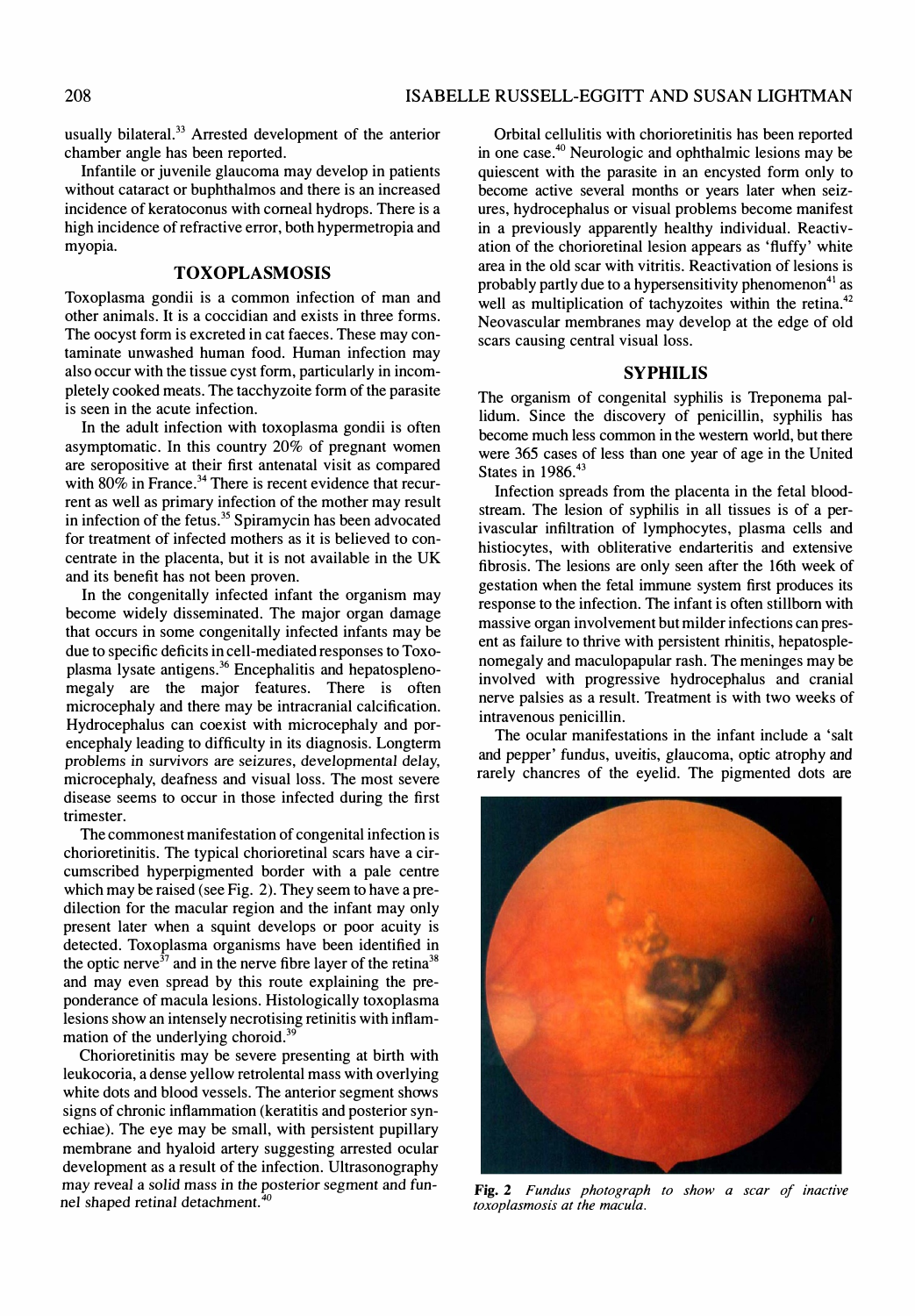#### INTRAUTERINE INFECTION AND THE EYE

intermingled with yellowish red spots. The retinal pigment changes are most marked in the periphery and may mimic retinitis pigmentosa, with attenuation of the vessels and pallor of the optic disc in severe cases. Focal granulomata rarely occur in the anterior chamber.

In untreated patients older than five years of age the classic Hutchinson's triad of interstitial keratitis, nerve deafness and notched incisor teeth is seen. The keratitis presents with acute photophobia, lacrimation, corneal oedema and iritis. It is a hypersensitivity reaction and responds to topical corticosteroids, leaving corneal scarring, ghost vessels and iris atrophy.

# **CONCLUSIONS**

Whilst we recommend the traditional TORCH screen for IgG to Toxoplasma, Rubella, CMV and Herpes simplex in infants with features of congenital infection, this approach should not discourage careful clinical assessment, particularly ophthalmic examination, to characterise distinguishing features which may lead to further serological tests such as for varicella zoster or syphilis. In particular any infant with a rash suggestive of herpes simplex should have a fundus examination as the consequences can be blinding.

If the infective agent is still not identified the search should continue, parvovirus, enterovirus and listeria to give just a few examples, are becoming associated with congenital infection and their role in eye pathology is not yet known.

Early diagnosis and treatment is particularly important as in many intrauterine infections progressive neurological damage occurs with hearing and visual loss. Hopefully, prevention by immunisation programmes and treatment of infected pregnant women will make these conditions the rarity that congenital syphilis for the time being still is. With the advent of HIV infection unfortunately we expect a rise in the incidence of syphilis and are already seeing an increase in the number of infants born with symptomatic CMV.

Key words: Cytomegalovirus, Eye, Herpes simplex, Intrauterine infection, Review, Rubella, Syphilis, Toxoplasma gondii, Varicella-zoster.

#### REFERENCES

- 1. Editorial: TORCH syndrome and TORCH screening. Lancet 1990, 335: 1559-61.
- 2. Cibis A and Burde RM: Herpes simplex virus induced congenital cataracts. Arch Ophthalmol 1971, 85: 220-6.
- Dahle AJ and McCollister FP: Audiological findings in children with neonatal herpes. Ear-Hear 1988, 9(5): 256-8.
- 4. EI Azazi M, Maim G, Forsgren M: Late ophthalmologic manifestations of neonatal herpes simplex. Am J Ophthalmol 1990, 109(1): 1-7.
- 5. Stagno S: Cytomegalovirus. In: Infectious diseases of the fetus and newborn infant, 3rd edition. Eds. Remington and Klein, WB Saunders, Philadelphia 1990, Chapter 6, pp.241-81.
- 6. Gehrz RC, Peterson ES, Liu YN: Immune mechanisms in congenital cytomegalovirus infection: activation of CMVspecific T helper cells (CMV-Th) by exogenous IL-2. Clin Exp Immunol 1988, 74: 333-8.
- 1990,21: 124-9. 8. Stagno S, Pass RF, Dworsky ME et al.: Congenital and perinatal cytomegaloviral infections. Semin Perinatol 1983, 7: 31-42.
- 9. Ramsay MEB, Miller E, Peckham CS: Outcome of confirmed symptomatic congenital cytomegalovirus infection. Arch Dis Child 1991, 66: 1068-9.
- 10. Boniuk I: The cytomegalovirus and the eye. Internat Ophthalmol Clin 1972, 12: 169-90.
- 11. Tarkkanen A, Merenmies L, Holmström T: Ocular involvement in congenital cytomegalic inclusion disease. J Pediatr Ophthalmol 1972, 9: 82-6.
- 12. Hittner HM, Desmond MM, Montgomery JR: Optic nerve manifestations of human congenital cytomegalovirus infection. Am J Ophthalmol 1976, 81: 661-5.
- 13. Lambert SR, Taylor 0, Kriss A, Holzel H, Heard S: Ocular manifestations of the congenital varicella syndrome. Arch Ophthalmol 1989, 107: 52-6.
- 14. Gershon AA, Raker R, Steinberg S, Topf-Olstein B, Drusin LM: Antibody to varicella-zoster virus in parturent women and their offspring during the first year of life. Pediatrics 1976,58: 692-6.
- 15. Siegel M: Congenital malformations following chickenpox, measles, mumps and hepatitis. Results of a cohort study. JAMA 1973, 226: 1521-4.
- 16. Laforet EG and Lynch CL Jr: Multiple congenital defects following maternal varicella: Report of a case. N Eng J Med 1947,235: 534-7.
- 17. Landsberger EJ, Hager WD, Grossman JH: Successful management of varicella pneumonia complicating pregnancy. A report of three cases. J Reprod Med 1986, 31:  $311 - 14$ .
- 18. Gershon AA: Chickenpox, measles and mumps. In: Infectious diseases of the fetus and newborn infant, 3rd edition. Eds. Remington and Klein, WB Saunders, Philadelphia 1990, Chapter 11, pp. 395-445.
- 19. Gregg NMCA: Congenital cataract following German measles in the mother. Trans Ophthalmol Soc Aust 1941, 3: 35-44.
- 20. Increase in rubella and congenital rubella syndrome-United States, 1988-1990. MMWR 1991,40(6): 93-9.
- 21. Moriarty BJ: Childhood blindness in Jamaica. Br 1 Ophthalmol 1988, 72: 65-7.
- 22. Morgan-Capner P: Does rubella re-infection really matter? In: Mortimer PP, ed. Public health virology: 12 reports. London: Public health laboratory service, 1986: 50-62.
- 23. Freij BJ, South MA, Sever JL: Maternal rubella and the congenital rubella syndrome. Clin Perinatol 1988, 15: 247-57.
- 24. Bowden DS, Pedersen JS, Toh BH et al.: Distribution by immunoflourescence of viral products and actin-containing cytoskeleton filaments in rubella virus-infected cells. Arch Viral 1987, 92: 211-19.
- 25. Marks EO: Pigmentary abnormality in children congenitally deaf following maternal German measles. Trans Ophthalmol Soc Aust 1946, 6: 122-5.
- 26. Wolff SMcK: The ocular manifestations of congenital rubella. Trans Am Ophthalmol Soc 1972, 70: 577-614.
- 27. Obenour LC: The electroretinogram in rubella retinopathy. Internat Ophthalmol Clin 1972, 12: 105-10.
- 28. Krill AE: The retinal disease of rubella. Arch Ophthalmol 1967,77: 445-49.
- 29. Collis WJ and Cohen ON: Rubella retinopathy. A progressive disorder. Arch Ophthalmol 1977, 84: 33-5.
- 30. Fortuin MJ, Morrow AG, Roberts WC: Late vascular manifestations of the rubella syndrome. Am J Med 1971, 51: 134-40.
- 31. Smith GT, Shun-Shin GA, Bron AJ: Spontaneous reabsorp-